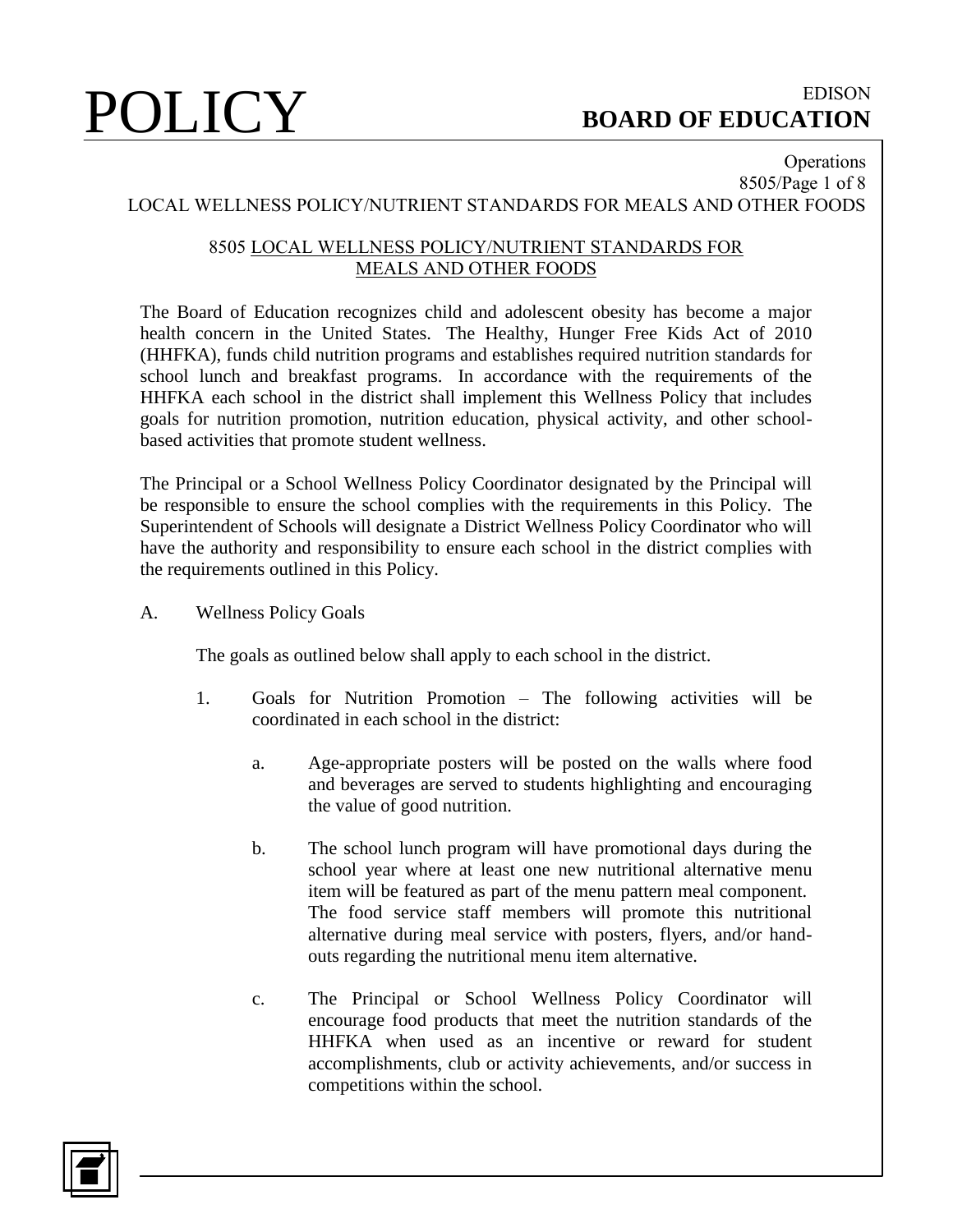### **Operations** 8505/Page 2 of 8

LOCAL WELLNESS POLICY/NUTRIENT STANDARDS FOR MEALS AND OTHER FOODS

- d. Food service staff, in consultation with the Principal or School Wellness Policy Coordinator, will coordinate obtaining student input on menu planning that will include taste testing of new nutritional food, satisfaction surveys, and other activities that will promote nutrition awareness.
- e. Food service staff will place the healthier food items in the service line where students are more likely to choose them.
- f. Parents will be provided the nutritional standards of the HHFKA and encourage parents to pack lunches and snacks that meet the HHFKA nutritional standards.
- 2. Goals for Nutrition Education The following activities will be coordinated in each school in the district:
	- a. The Principal or School Wellness Policy Coordinator will ensure each student receives at least one presentation per school year that promotes good nutrition and nutrition education. These presentations may be provided through classroom visits from school staff members trained in nutrition, school-wide or group assembly programs, during health/physical education classes during the school year, or any other presentation manner. This requirement may be provided as part of nutrition education provided to students as part of the district's curriculum.
	- b. The Principal or School Wellness Policy Coordinator will post the nutritional guidelines of the HHFKA in the area of the school building where food and beverages are served.
	- c. The school lunch menu will include nutritional information, activities, recipes, and/or any other information that encourages the selection of healthy food items and for students to make informed choices about nutrition, health, and physical activity.
- 3. Goals for Physical Activity
	- a. The following activities will be coordinated in each elementary school in the district:

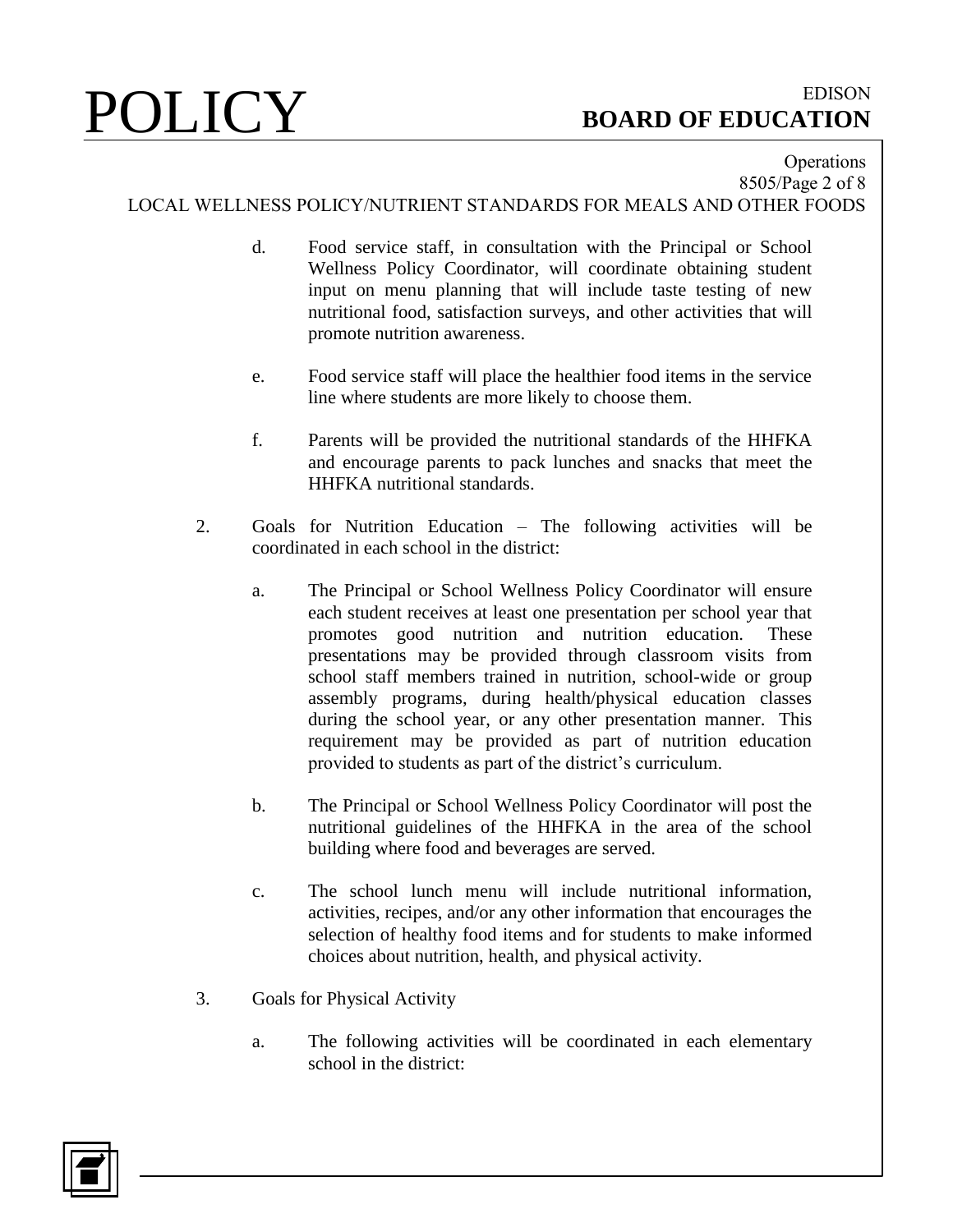## **Operations** 8505/Page 3 of 8 LOCAL WELLNESS POLICY/NUTRIENT STANDARDS FOR MEALS AND OTHER FOODS

- (1) All students shall receive health/physical education under the supervision of a properly certified teaching staff member as required by the New Jersey Department of Education.
- (2) The Principal or designee will ensure there is ageappropriate equipment and supplies available during recess time for students to participate in physical activities.
- (3) Students will be encouraged by school staff members supervising student recess time to participate in some type of physical activity, which may include, but not be limited to: walking; playing games that require physical activity, such as kick ball, volleyball, baseball, basketball, etc.; rope jumping; and/or using playground equipment.
- (4) The Principal will encourage classroom teachers to incorporate brief, physical activity breaks into the school day to establish an environment that promotes regular physical activity throughout the school day.
- (5) The Principal or designee will coordinate special events that highlight physical activity, which may include field days, walk-a-thons, and activity tournaments or competitions. The Principal or designee may involve parents, community members, and students in the planning of these events.**]**
- b. The following activities will be coordinated in each middle school in the district:
	- (1) All students shall receive health/physical education under the supervision of a properly certified teaching staff member as required by the New Jersey Department of Education.
	- (2) The Board of Education may offer middle school students opportunities to participate in after-school intramural and/or interscholastic team activities coordinated and under the supervision of school staff members.

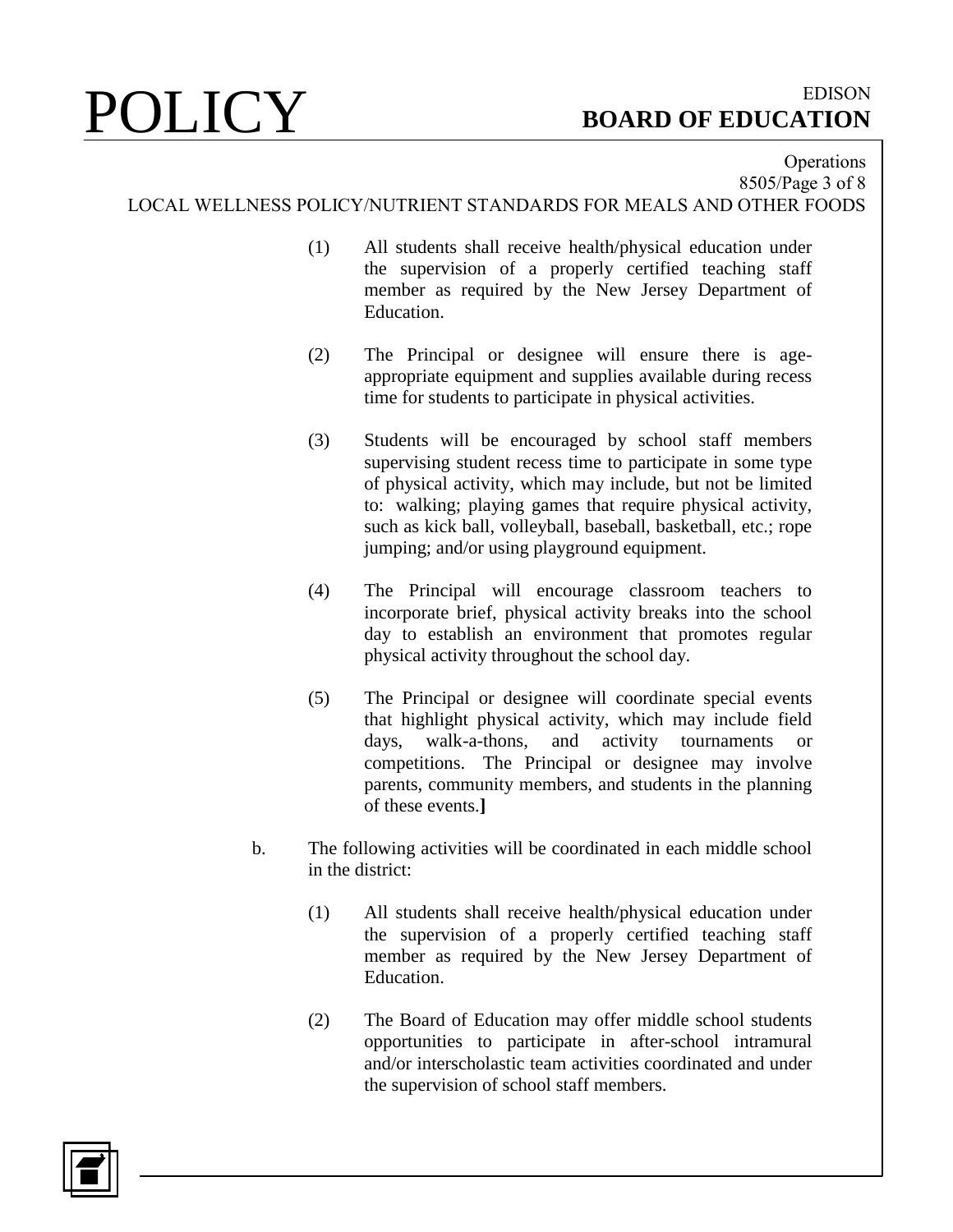## **Operations** 8505/Page 4 of 8 LOCAL WELLNESS POLICY/NUTRIENT STANDARDS FOR MEALS AND OTHER FOODS

- (3) The Board of Education will support after-school activities and clubs where physical activity for students is included as a key component to the activity's or club's purpose. These clubs may include, but not be limited to, gardening clubs, walking clubs, and exercise classes.
- c. The following activities will be coordinated in each high school in the district:
	- (1) All students shall receive health/physical education under the supervision of a properly certified teaching staff member as required by the New Jersey Department of Education.
	- (2) The Board of Education will offer high school students opportunities to participate in after-school intramural and/or interscholastic team activities coordinated and under the supervision of school staff members.
	- (3) The Board of Education will support after-school activities and clubs where physical activity for students is included as a key component to the activity's or club's purpose. These clubs may include, but not be limited to, gardening clubs, walking clubs, and exercise classes.**]**
- 4. Goals for Other School-Based Activities The following activities will be coordinated in the district:
	- a. The district will establish a District Wellness Committee (DWC). The DWC will:
		- (1) Be comprised of a Principal, at least one health/physical education teacher, a school nurse, at least two parents, at least two students, at least one food service staff member representing all school levels in the district, and the District Wellness Policy Coordinator; and
		- (2) Meet at least four times per year to establish goals for and oversee school health and safety policies and programs, including development, implementation, and periodic review and update of the district-wide Wellness Policy.

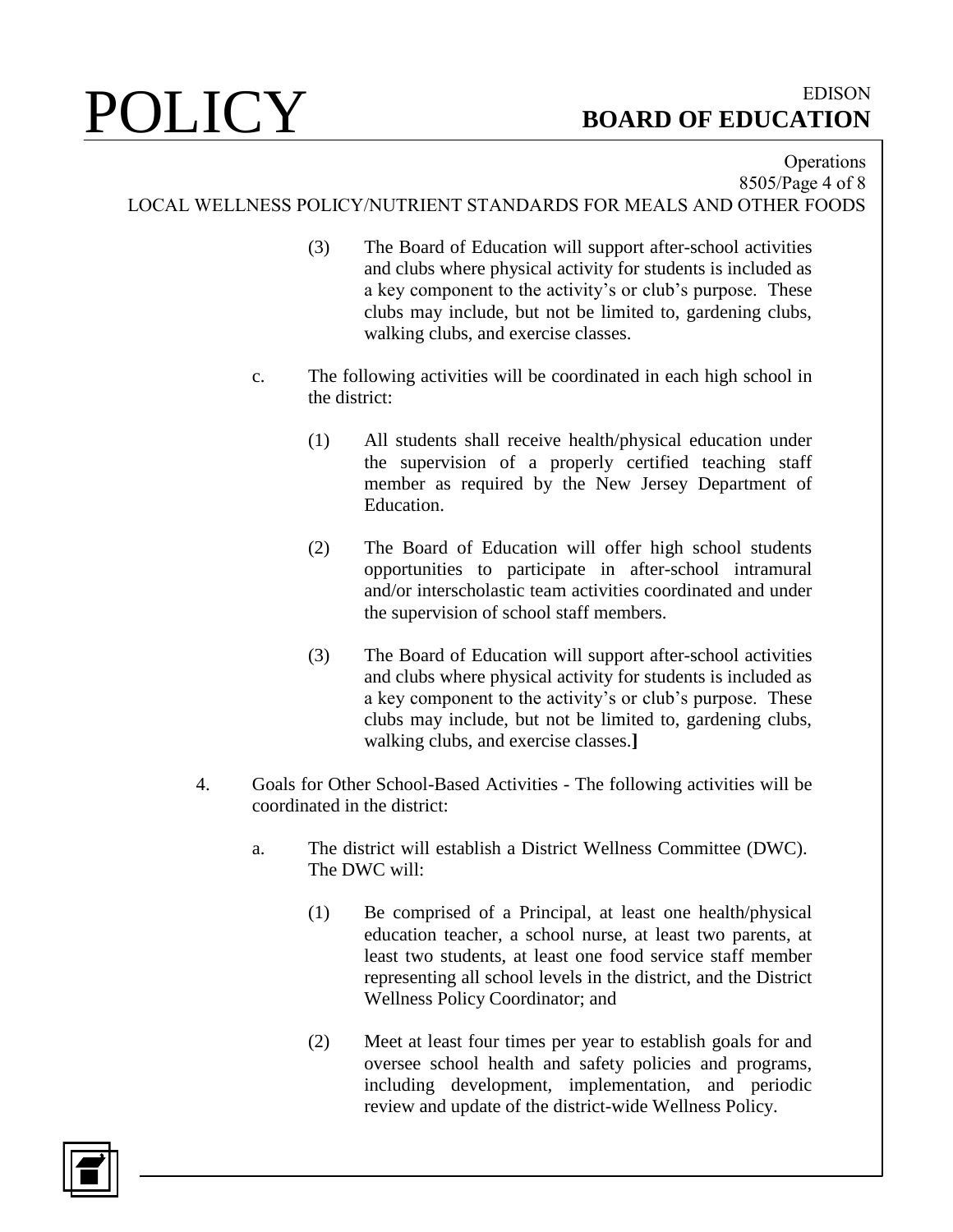**Operations** 8505/Page 5 of 8 LOCAL WELLNESS POLICY/NUTRIENT STANDARDS FOR MEALS AND OTHER FOODS

- b. The Principal or School Wellness Policy Coordinator will coordinate information being disseminated to students and parents promoting the school lunch program, nutrition, and nutrition education.
- c. The school district will celebrate a School Wellness Week, as determined by the Superintendent of Schools, where schools will have special activities throughout the week to promote nutrition and physical activity. These special activities will be planned and coordinated by each school's Principal and/or School Wellness Policy Coordinator.
- d. The Principal and/or School Wellness Policy Coordinator will encourage fund-raising activities that promote physical activity such as walk-a-thons, teacher-student activity competitions, family activity nights, and school dances.
- 5. Annual School Progress Report
	- a. The goals for nutrition promotion, nutrition education, physical activity, and other school-based activities that promote student wellness shall be evaluated annually by the Principal or designee of each school and the School Wellness Policy Coordinator in an Annual School Progress Report provided to the Superintendent of Schools before May 1.
	- b. The Annual School Progress Report shall present the extent to which each school is in compliance with this Policy, the progress made in attaining the goals of this Policy, any recommended changes to this Policy, and an action plan for the following school year to achieve the school's annual goals and objectives.
- 6. Annual District Summary Progress Report
	- a. Upon receiving the Annual School Progress Report from each school, the District Wellness Policy Coordinator will compile an Annual District Summary Progress Report to be presented to the Superintendent and Board of Education at a public meeting before May 30 of the current school year. The public will be provided an

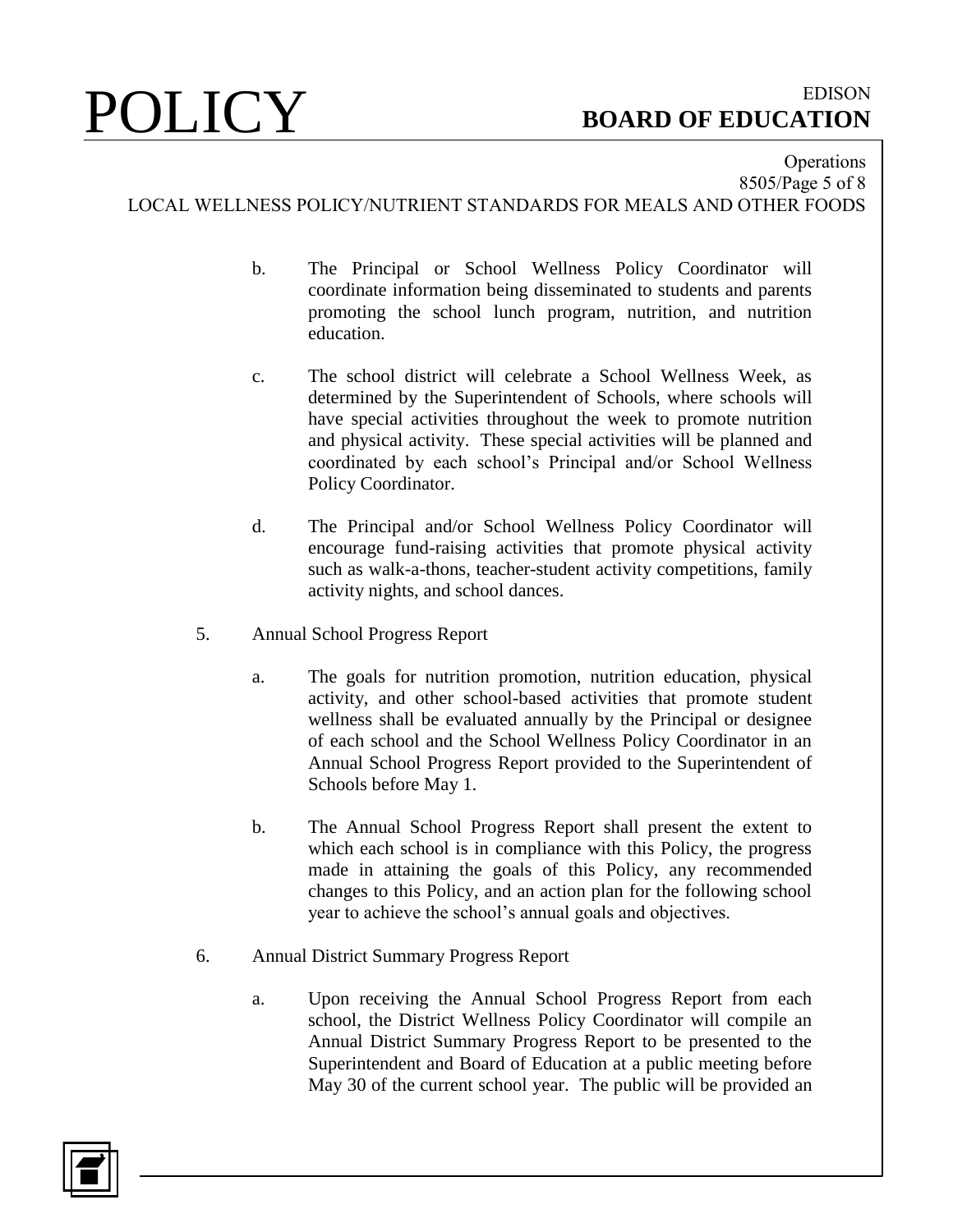**Operations** 8505/Page 6 of 8

LOCAL WELLNESS POLICY/NUTRIENT STANDARDS FOR MEALS AND OTHER FOODS

opportunity to review and comment on the Annual District Summary Progress Report at the Board meeting.

- b. Revisions to this Policy will be recommended by the Superintendent or designee to be approved by the Board of Education before September 30 of each school year.
- 7. Additional Wellness Policy Goals
	- a. Nothing in this Policy shall prevent an individual school in the district from developing and implementing additional activities, approved by the Superintendent or designee, to those required in this Policy.
- B. Nutrition Guidelines for All Foods and Beverages
	- 1. The Board of Education requires each school in the district to comply with the Federal school meal nutrition standards and the Smart Snacks in accordance with the requirements HHFKA. The nutritional standards shall apply to all foods and beverages sold in each school in the district as part of the menu pattern meal, a la carte, in school stores, snack bars, or vending machines. The requirements for any food or beverages sold in schools must meet a range of calorie and nutrient requirements as outlined in the HHFKA and a smart snack calculator shall be on file in each school for each product sold.
	- 2. The school district will comply with the HHFKA beverage requirements and beverage portion requirements for each appropriate grade level. Each school will make potable water available to children at no charge in the place where breakfast, lunch, and afterschool snacks are served during meal service.
	- 3. On-campus fundraisers involving food or beverage items must meet the Smart Snack standards of the HHFKA. The nutrition standards of the HHFKA do not apply to non-school hours, weekends, and off-campus fundraising events. The United States Department of Agriculture defines school day as starting from midnight to thirty minutes after the end of the school day. Fundraisers involving the sale of food or beverages must be pre-approved by the Principal or designee and the District Wellness Policy Coordinator.

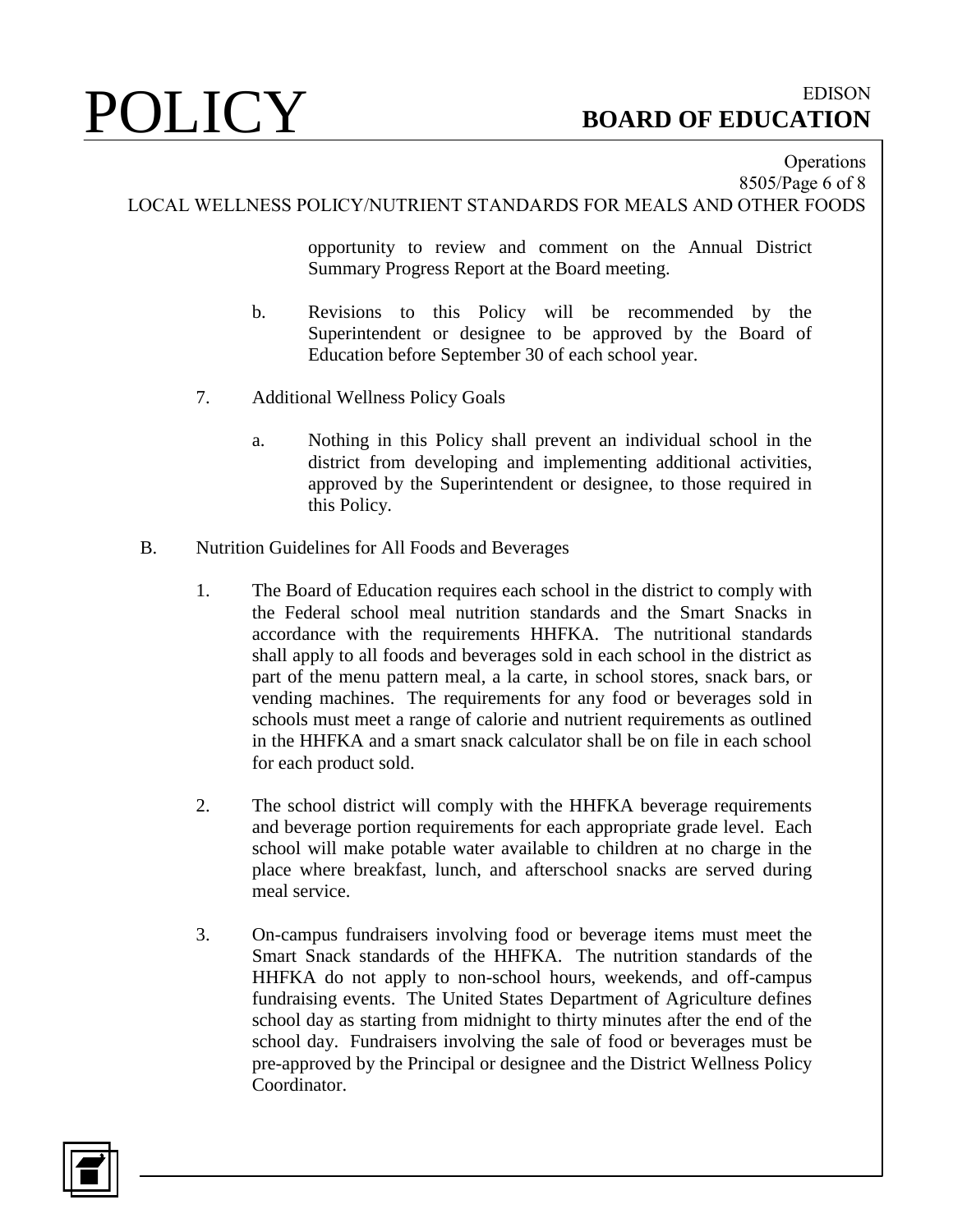### **Operations** 8505/Page 7 of 8

LOCAL WELLNESS POLICY/NUTRIENT STANDARDS FOR MEALS AND OTHER FOODS

- 4. The Board of Education will permit food in the school that is not sold to students to be brought into school by parents, students, or staff members for classroom activities, parties, or snacks, or other food provided to students as an incentive. Any occasion where food is brought into the school for such purposes must be approved by the Principal or designee, who will ensure safeguards are in place to protect students who may have a food or related allergy.
- C. District Coordinator
	- 1. The District Wellness Policy Coordinator shall be available to consult with school-based administrators, staff members, and the School Wellness Policy Coordinator(s) on the district's Wellness Policy.
	- 2. The District Wellness Policy Coordinator shall also be responsible to ensure parents, students, representatives of the school food authority, teachers of physical education, school health professionals, the Board of Education, school administrators, and the general public are permitted to participate in the development, implementation, review, and update of this Wellness Policy.
	- 3. The District Wellness Policy Coordinator shall be responsible to inform and update the public (including parents, students, and others in the community) about the content, implementation, updates and implementation status of the district's Wellness Policy through the district's website, school publications, and/or other school communications made available to the public.
		- a. The information and update shall provide as much information as possible about the school nutrition environment, including a summary of the events and activities related to the Wellness Policy implementation in the school district.
- D. Wellness Policy Assessment
	- 1. The District Wellness Policy Coordinator will prepare an assessment of the district's Wellness Policy in accordance with the requirements of the United States and New Jersey Departments of Agriculture on the extent to which the school(s) in the district are in compliance with the district's Wellness Policy, the extent to which the district's Wellness Policy compares to model school wellness policies, and a description of the